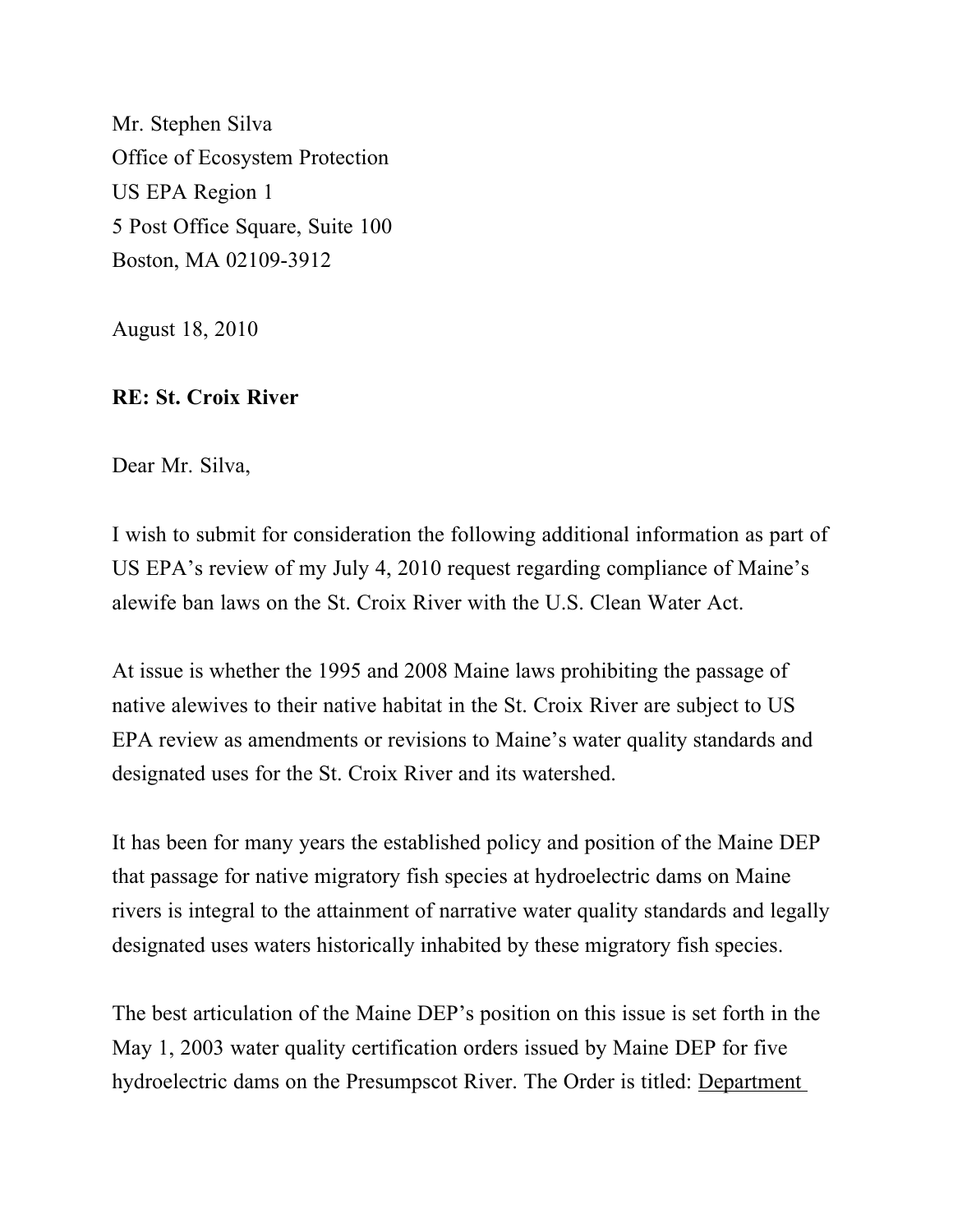## Order, Maine Water Quality Program, Federal Clean Water Act, Water Quality Certification, Presumpscot River Hydro Projects, May 1, 2003:

The Order states at 10: "Historic conditions. Based on historical records, the Presumpscot River throughout the project areas supported self-sustaining populations of various anadromous fish species, including the Atlantic salmon, American shad, river herring (alewife and blueback herring), rainbow smelt and striped bass. Anadromous fish spawn in freshwater and return to the sea to grow to adulthood. Over time, all anadromous fish were extirpated from the river by the construction of dams that blocked passage and by pollution."

And at 18: "Anadromous Fish Passage. With respect to upstream and downstream anadromous fish passage, there is convincing evidence in the record that the Presumpscot River historically supported natural populations of American shad, blueback herring, alewive and Atlantic salmon throughout the project areas. State fisheries agencies are developing a plan to restore these species to the river. Once upstream passage is available at the Cumberland Mills Dam, which is located at the applicant's Westbrook paper mill, the phased installation of anadromous fish passage at each of the project dams will be *necessary* and appropriate to allow access for the target anadromous species to spawning and nursery habitat. Therefore, in view of evidence in the record, the installation of upstream and downstream anadromous fish passage facilities at all five project dams will provide access to significant habitat for American shad, blueback herring and Atlantic salmon and is *necessary* to ensure that the project waters will meet applicable water quality standards, subject to the other provisions of this Order. Specifically, there is reasonable assurance that the installation of upstream and downstream anadromous fish passage facilities, as set forth above, is *necessary* to ensure that the project waters will be suitable for their designated uses of fishing and habitat for fish and that the project waters will be of sufficient quality to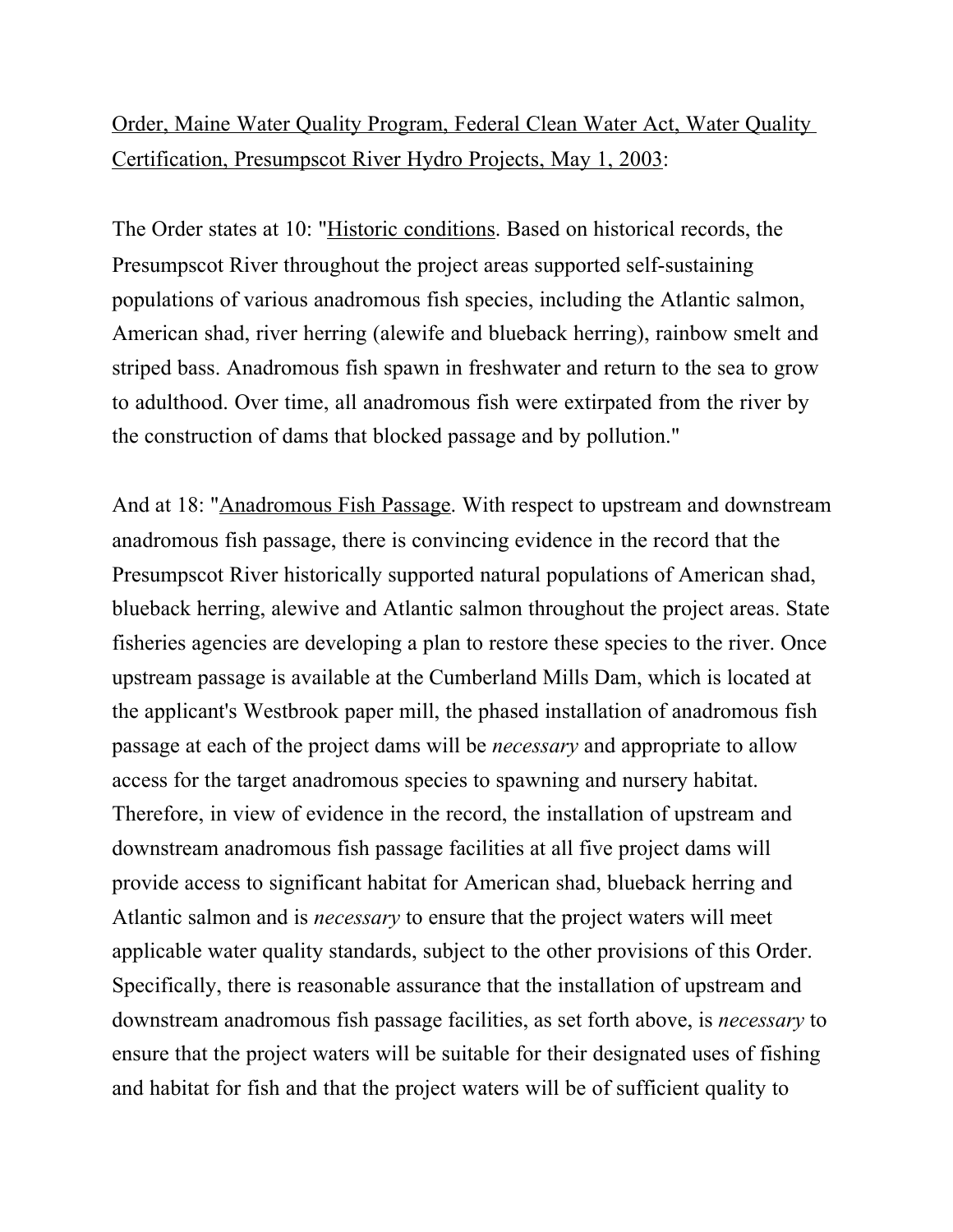support *all species of fish* indigenous to these waters." (emphasis added).

In this 2003 Order, Maine DEP asserts that provision of upstream and downstream passage for anadromous fish species at the dams is "necessary to ensure that the project waters will meet applicable water quality standards" and "necessary to ensure that the project waters will be suitable for their designated uses of fishing and habitat for fish and that the project waters will be of sufficient quality to support *all* species of fish indigenous to these waters."

Here, Maine DEP establishes the nexus between provisions of passage for native migratory fish at hydroelectric dams and the attainment of water quality standards and legally designated uses of the waterbodies affected by those dams; and that without the provision of passage for native, migratory fish at these dams, the waterbody is in non-attainment of its water quality standards and legally designated uses for fishing and for fish habitat. The DEP further states that Maine's water quality standards require the waters affected by these dams be of sufficient quality to support *all* species of fish indigenous to these waters, not just a select few, and not just those species which do not require passage at dams to live in the river.

In spring 2003, this interpretation of Maine water quality laws was challenged by the S.D. Warren Company, owner of the dams, to the Maine Board of Environmental Protection. In its appeal, Warren asserted the Maine DEP's requirement for fish passage for native anadromous fish species at its dams was unlawful because passage for native anadromous fish at its dams is not germane to Maine's water quality standards. ["Because the project waters do support fish habitat and because the Department has no authority in a Section 401 proceeding to impose fish passage or fishery management conditions, the Board should remove this condition." Warren Appeal at 16.]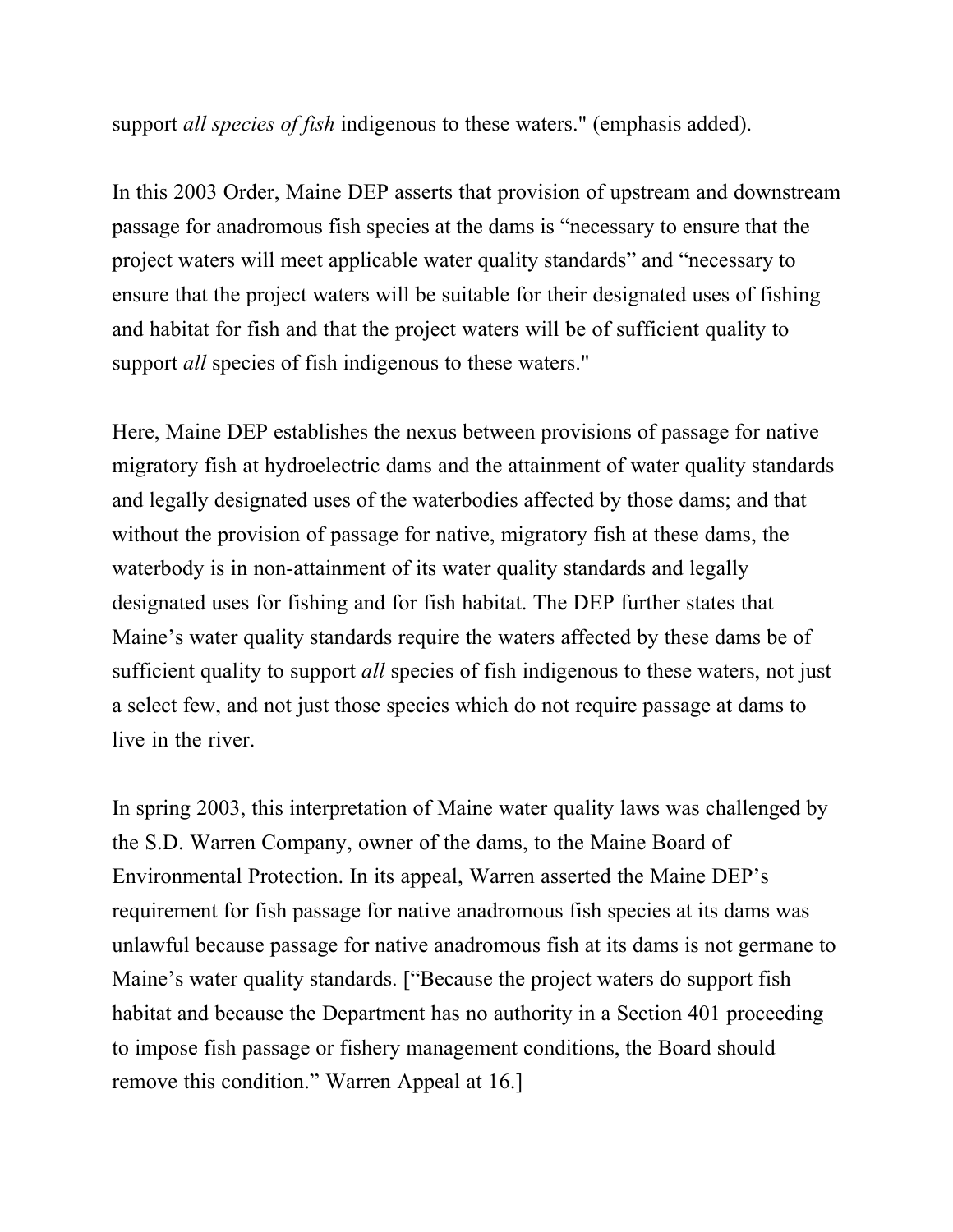In its Sept. 2003 Order, the Maine BEP rejected Warren's claim and affirmed the Maine DEP's interpretation of Maine's water quality laws, stating:

"Nowhere, as appellant suggests, does the statute state that 'some' of the waters be suitable for the designated uses; that 'some' of the aquatic species indigenous to the waters be supported; or that 'some' of the habitat must be unimpaired or natural. On the contrary the terms 'receiving waters' and 'habitat' are unqualified and the statute specifically states that the water quality must be such to support 'all' indigenous aquatic species ... Appellant's contention that water quality standards are being attained as long as the designated uses of fish, fishing and aquatic habitat are present to any degree in any portion of the river is thus contrary to the language of the statute and to the Legislature's stated objective 'to restore and maintain the chemical, physical and biological integrity of the State's waters.' 38 MRSA Section 464(1)."

In its appeal, Warren further challenged the Maine DEP's requirement for fish passage for native migratory species at Warren's dams because, it said, the DEP's Order was based solely upon a draft fisheries management plan developed by state agencies which had not been subject to formal public hearing and comment; and that Maine DEP had no authority to place conditions in a Section 401 water quality certification for the sole purpose of forwarding the fisheries management goals of state fisheries agencies.

In its Sept. 2003 Order, the Maine BEP rejected this claim as well, stating:

"The draft plan, however, was not, as Warren contends, the "basis" on which the fish passage conditions were imposed. The plan was one piece of information, among others, that the Department considered in making its determination that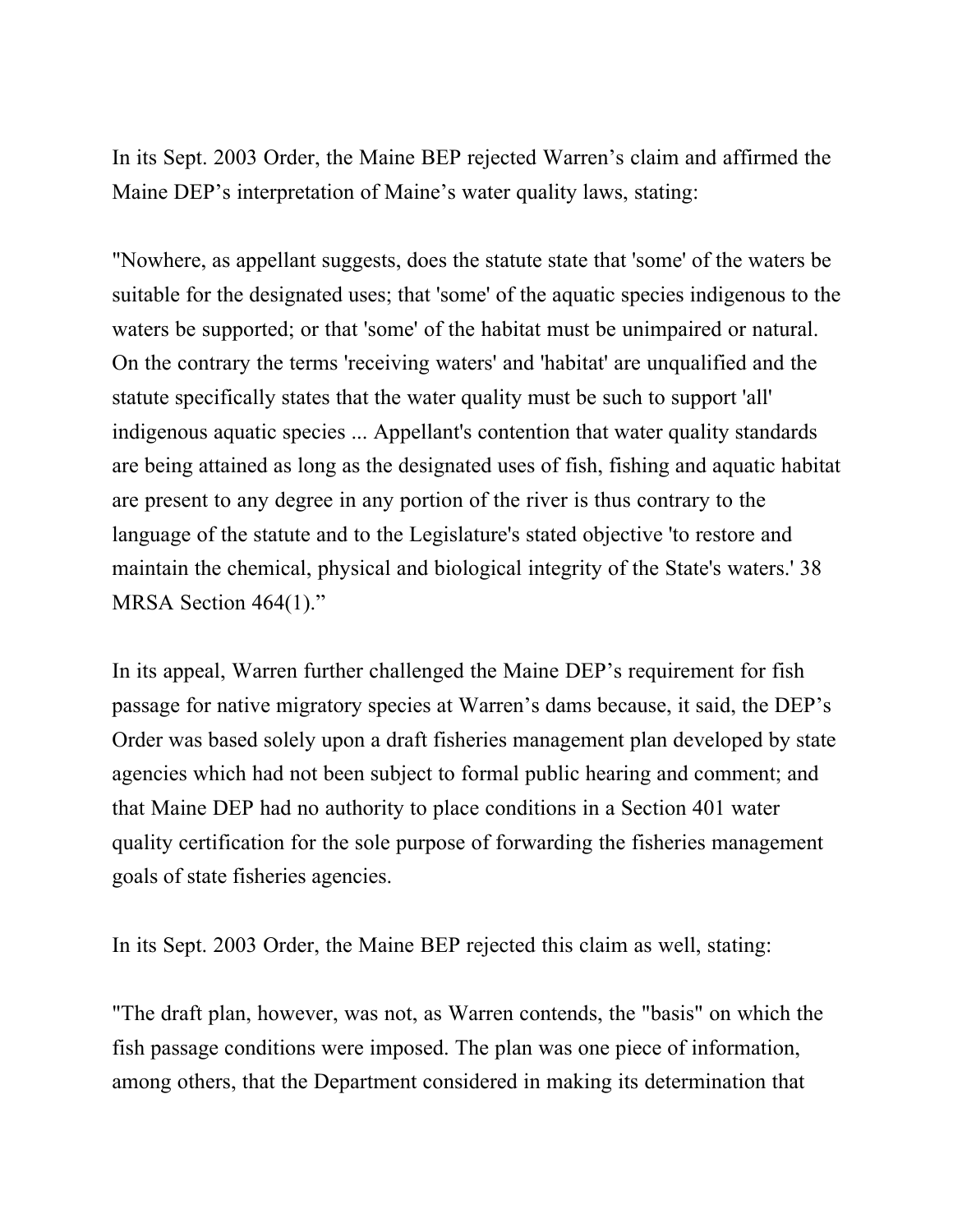certain fish passage conditions were necessary to meet water quality standards. Moreover, to the extent that Warren implies that a final fishery management plan is necessary before the Department may impose fish passage conditions in a certification, it is not correct as a matter of law. There is nothing in the statute or regulation that limits the Department's authority to require fish passage in order to meet water quality standards to those instances where a final fisheries management plan has been adopted by the relevant state agency(s) through a public process. Indeed, over the years, many fishways have been required by the Department and constructed and operated by hydropower project owners on rivers where no formal fishery management plan has been adopted.

"Taking Warren's argument to its logical extension, no fishways could be required anywhere by DEP (or, by the state's own fisheries agencies) unless a final fishery management plan had been adopted, even though (1) the state's fisheries agencies are already charged under law with restoring sea-run fish to their historic habitat, and (2) the DEP is already charged under law with restoring the chemical, physical and biological integrity of the State's waters. Such an argument has no legal basis and could limit the restoration of sea-run fish to Maine's waters and the attainment of water quality standards in Maine's waters."

This finding shows Maine DEP has an independent regulatory duty under Maine's water quality laws and the U.S. Clean Water Act to ensure passage for native migratory fish species at hydroelectric dams regardless of the existence of any fisheries management plans promulgated by state fisheries agencies; or whether state fisheries agencies even have an interest in seeing migratory species restored and maintained in their native habitat in a waterbody. This Maine BEP finding completes the causative nexus between attainment of water quality standards and designated uses of a waterbody and the provision of passage at dams for migratory fish species native to that waterbody. The Maine BEP says in sum: "it doesn't matter how clean the water if the fish can't get to it."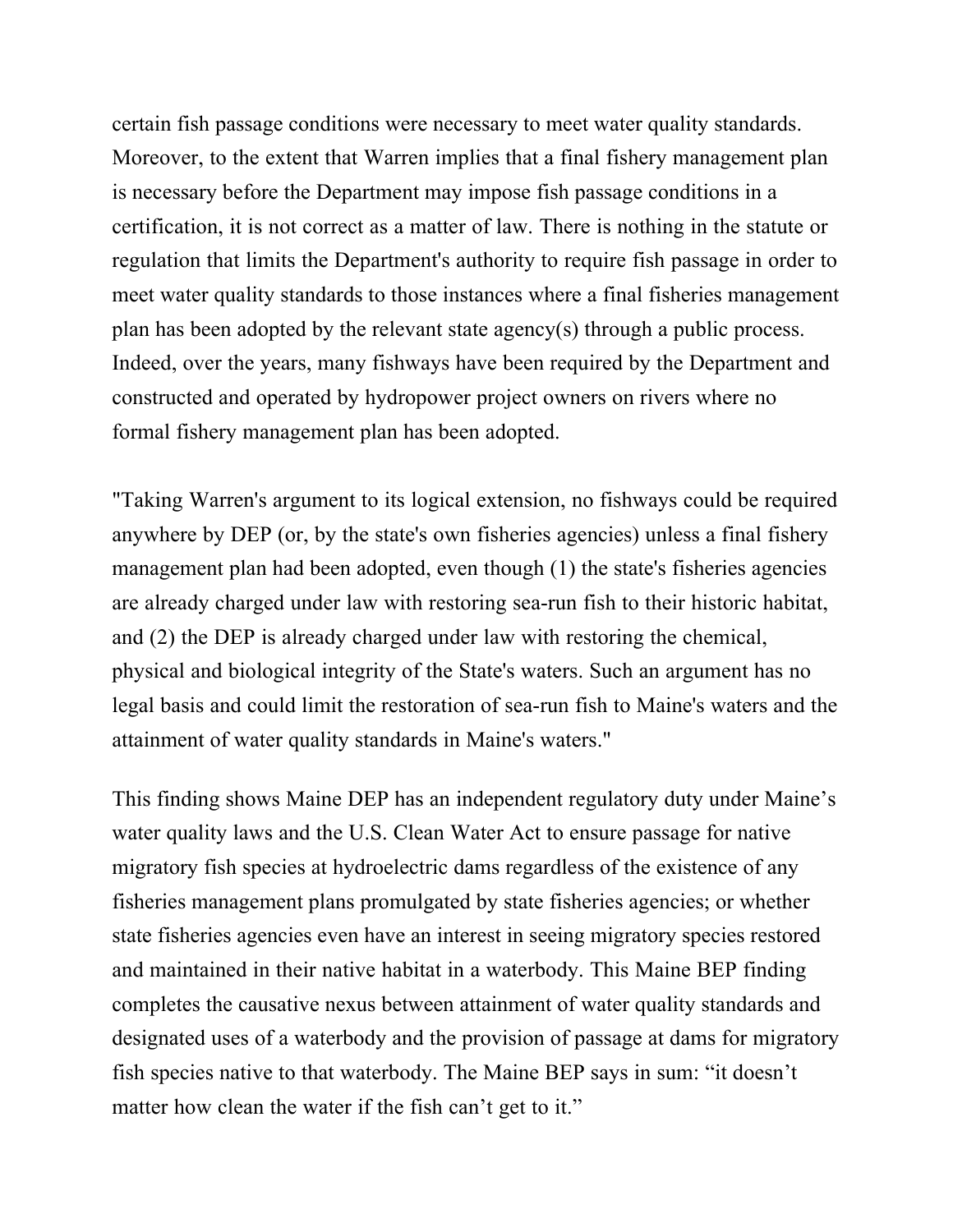It is well known that the primary and often the sole cause of the extirpation of native, migratory fish species from Maine's rivers was due to the erection of impassable dams on these rivers in the 18th, 19th and 20th centuries. Despite this fact, the U.S. Clean Water Act tends to focus, by language and emphasis, on the pollution of the nation's waters due to point discharges of treated and untreated sewage. This sewage-based focus is balanced by Section 401 of the CWA, which gives states the authority to review any federal license to determine if the proposed activity will violate applicable water standards for waterbodies affected by the proposed activity.

Section 401 gives the states wide latitude and authority to condition the operation of federally licensed hydroelectric dams and other federally licensed activities to ensure their compliance with state water quality standards and designated uses. Most states, including Maine, were slow to exercise their Section 401 authority upon enactment of the CWA. Maine did not begin to assert its Section 401 authority at federally licensed hydroelectric dams until the early 1990s. But since that time Maine has begun to vigorously assert its Section 401 authority and continues to do so today. In defending Maine's legal authority under Section 401 to condition federal licenses to ensure compliance with applicable state water quality standards, Maine DEP and Maine BEP have been forced, as in the S.D. Warren case, to explicitly define the meaning of Maine's water quality laws as they pertain to dams which completely bar the passage of native, migratory fish species to their native spawning and nursery habitat in Maine's rivers. Furthermore, Maine's courts have been repeatedly called upon to rule on the Maine DEP and BEP's interpretations of these laws.

For this reason, the issues raised on appeal by S.D. Warren on the Presumpscot River in 2003 are particularly germane to the St. Croix River. The most important issue is Maine's narrative water quality standards, which plainly state that all of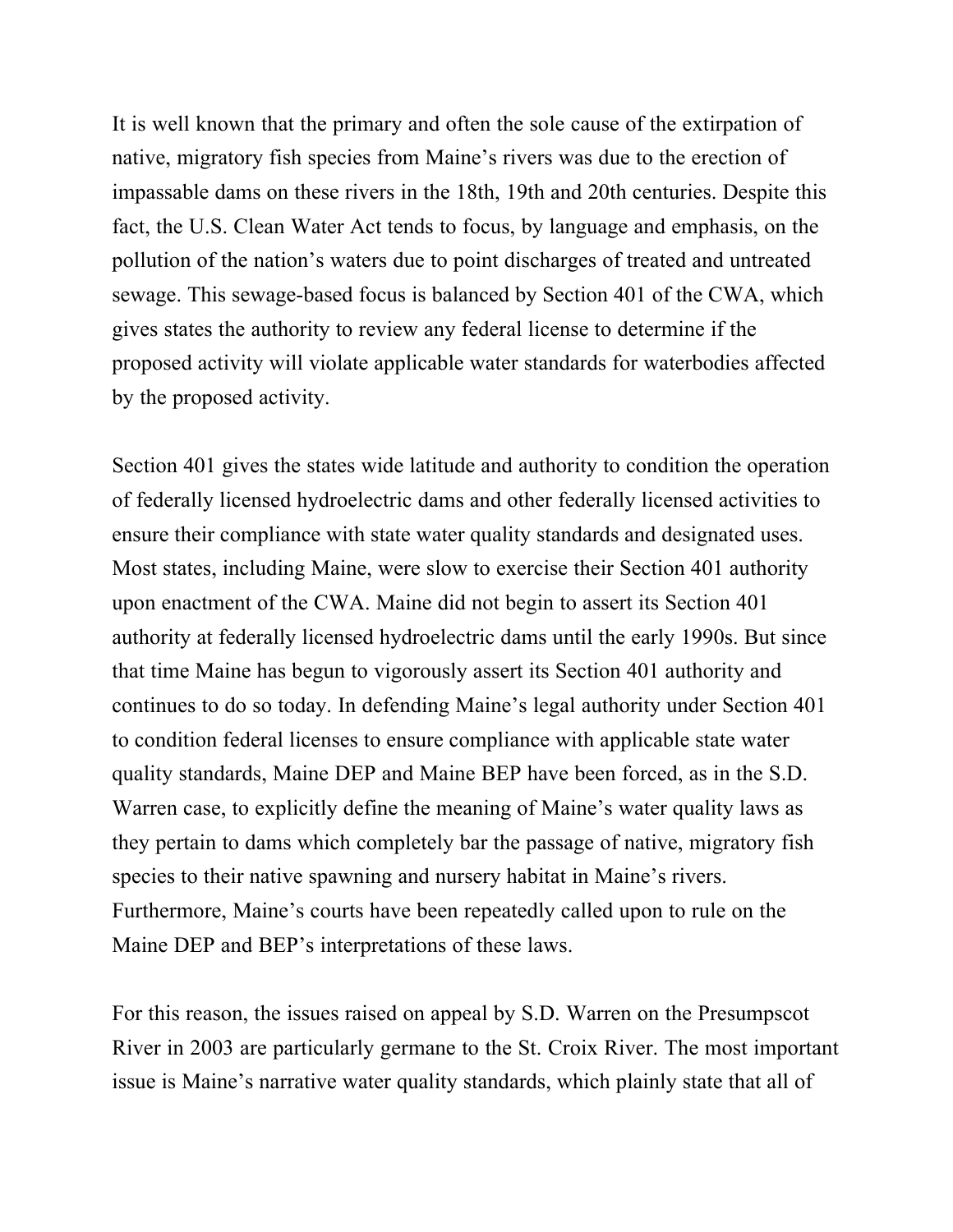Maine's waterbodies must be of "sufficient quality to support all species of fish indigenous to [these] waters." Warren's position was that, for native alewife or Atlantic salmon, a waterbody can be deemed as having sufficient quality for alewives and salmon to live in, even if impassable dams completely prevent native alewives and salmon from ever living in that waterbody, and if its dams are the sole reason alewives and salmon cannot live in that waterbody.

In 2003, on the Presumpscot River, the Maine DEP, the Maine BEP, the Maine Superior Court and the Maine Supreme Court, found Warren's interpretation absurd. In rejecting Warren's claim, the Maine Supreme Court stated: "We also concluded, based upon the specificity of the designated uses at 38 MRSA §465, that the Legislature's purpose for the language "suitable for the designated uses" was "that the designated uses *actually* be present." (emphasis added).

This means in plain language that in order for the Maine DEP to declare a waterbody is 'suitable habitat' and is of 'sufficient quality' to support native alewives, there must be a mechanism by which native alewives can gain access to this habitat; and if they cannot due to impassable dams, the terms 'suitable habitat' and 'of sufficient quality to support all species of indigenous fish' are meaningless.

In this context, there is no question the 1995 and 2008 Maine alewife ban laws on the St. Croix River are material alterations to the water quality standards and designated uses previously assigned by the Maine Legislature to the St. Croix River. As the Maine BEP stated in 2003: "Nowhere, as appellant suggests, does the statute state that 'some' of the waters be suitable for the designated uses; that 'some' of the aquatic species indigenous to the waters be supported; or that 'some' of the habitat must be unimpaired or natural."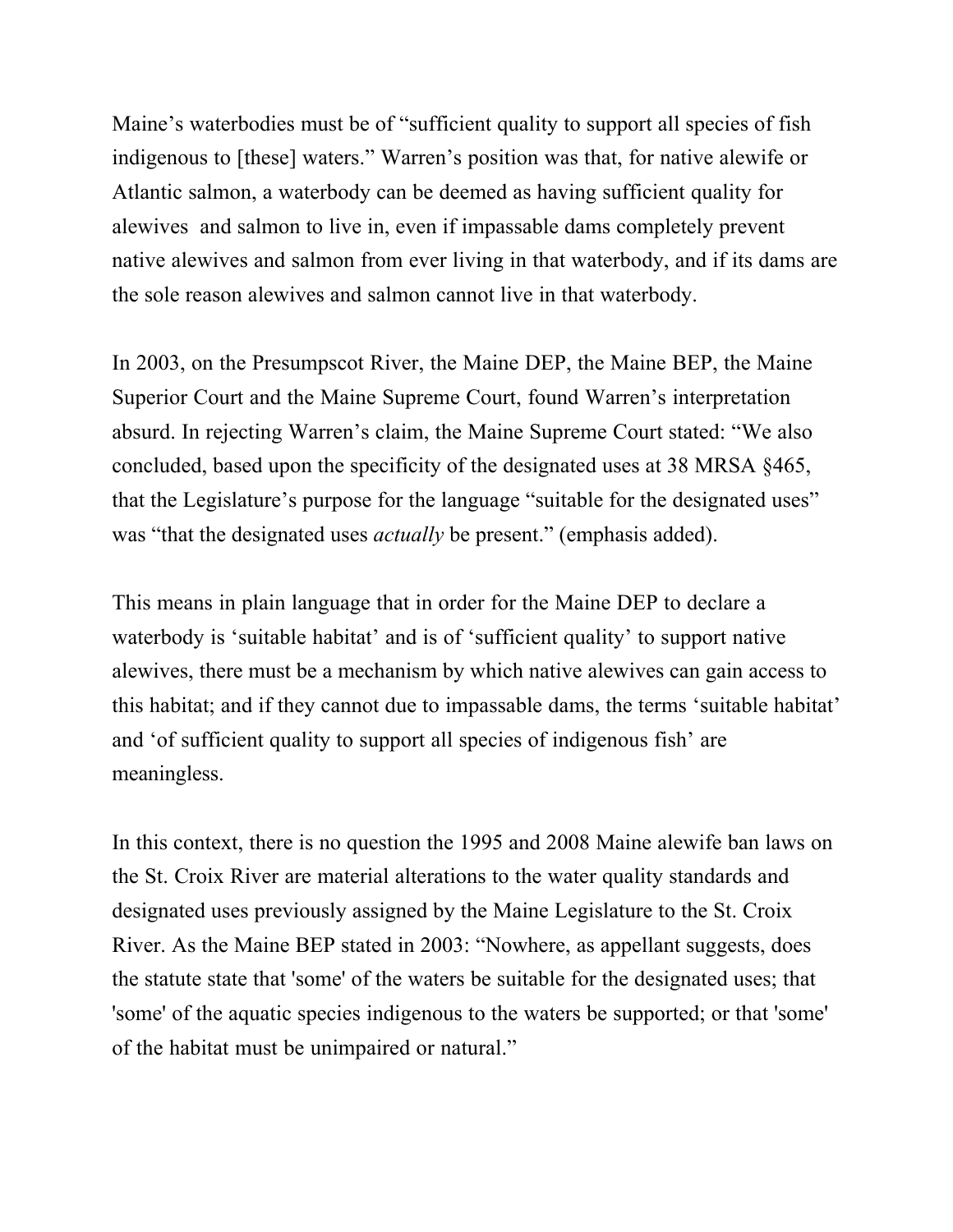The plain language of the 1995 and 2008 St. Croix alewife ban laws shows that in passing these laws, the Maine Legislature suddenly decided that only 'some' rather than 'all' of the aquatic species indigenous to the St. Croix would be protected under Maine's water quality laws, with native alewives given no protection at all. To effect this policy change, the Maine Legislature ordered the Maine Fisheries Commissioner to forcibly prevent all native alewives from gaining access to the St. Croix River above these dams by blocking their only available passage route - the fishways at the Woodland and Grand Falls Dams -- so as to cause the species to become extinct above these dams.

As the Maine BEP stated on the Presumpscot River in 2003, "the terms 'receiving waters' and 'habitat' are unqualified and the statute specifically states that the water quality must be such to support 'all' indigenous aquatic species ..."

By enacting the 1995 and 2008 alewife ban laws, the Maine Legislature changed the term 'all indigenous aquatic species' in the water quality laws respecting the St. Croix River to 'some species, but not the native alewife.' All means all. Some means some. Changing 'all' to 'some' is a substantive legislative change. Changing 'all indigenous species' to 'some indigenous species, but not alewives' is a substantive legislative change, especially if you are a native St. Croix River alewife, or a bald eagle or osprey which depends on alewives to feed your babies.

In 2003, the Maine BEP and the Maine Supreme Court interpreted 'all indigenous fish species" to mean 'all indigenous fish species' as it regards Maine's water quality laws. The Maine BEP and the Court recognized that 'all indigenous fish species' is distinct from 'some, but not all, indigenous fish species.' This is not a frivolous distinction. Some is some. All is all. Some is not all. All is not some.

The most relevant part of the Maine DEP and Maine BEP's 2003 Orders for the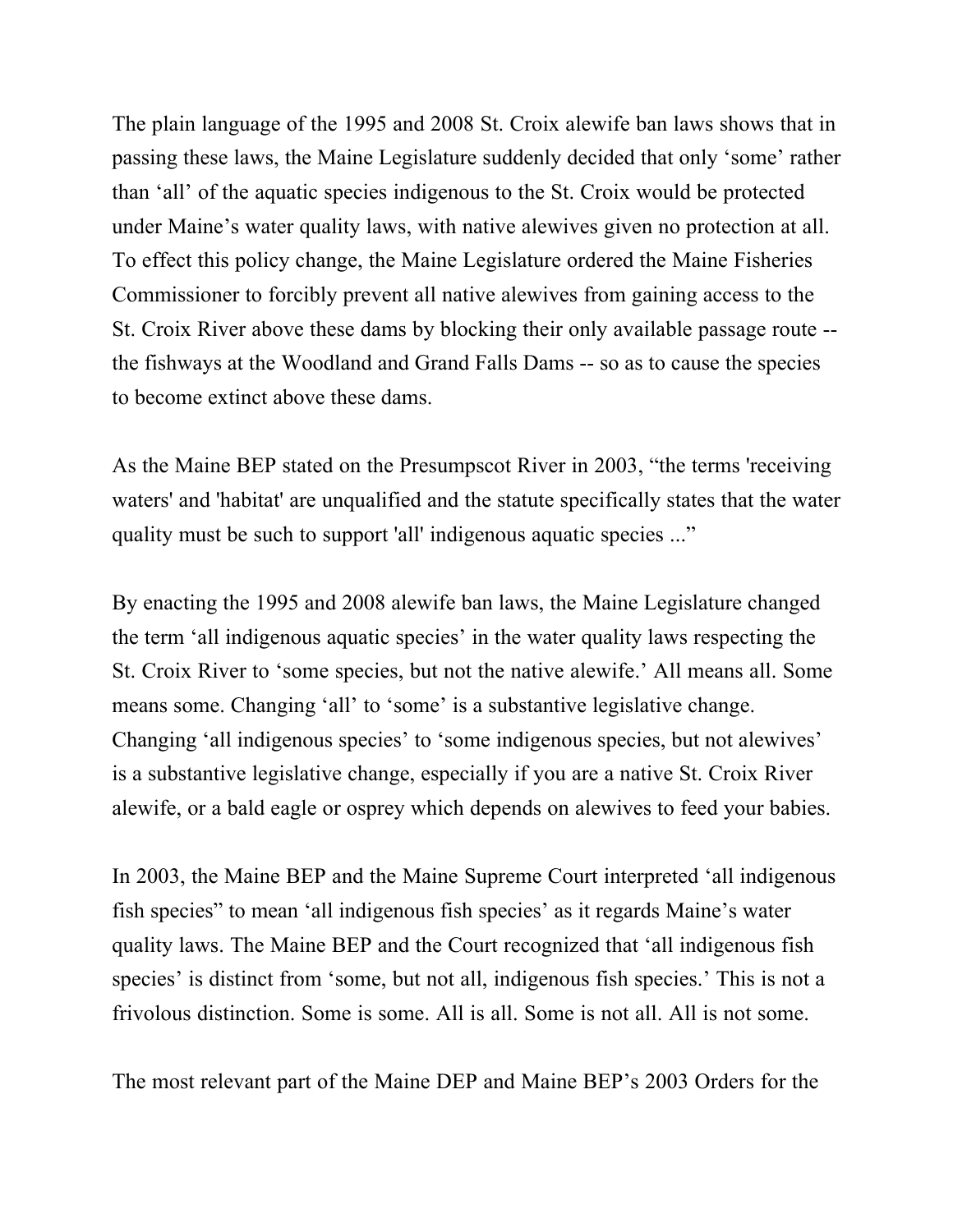Presumpscot River are their repeated use of the word "necessary" to describe the nexus between fish passage at dams and the attainment of state water quality standards and designated uses. The May 1, 2003 Maine DEP Order states:

"Once upstream passage is available at the Cumberland Mills Dam, which is located at the applicant's Westbrook paper mill, the phased installation of anadromous fish passage at each of the project dams will be *necessary* and appropriate to allow access for the target anadromous species to spawning and nursery habitat."

"Therefore, in view of evidence in the record, the installation of upstream and downstream anadromous fish passage facilities at all five project dams will provide access to significant habitat for American shad, blueback herring and Atlantic salmon and is *necessary* to ensure that the project waters will meet applicable water quality standards ..."

"Specifically, there is reasonable assurance that the installation of upstream and downstream anadromous fish passage facilities, as set forth above, is *necessary* to ensure that the project waters will be suitable for their designated uses of fishing and habitat for fish and that the project waters will be of sufficient quality to support all species of fish indigenous to these waters."

'Necessary' is defined by Merriam-Webster as: **"1 a :** of an inevitable nature **: inescapable b** (1) **:** logically unavoidable (2) **:** that cannot be denied without contradiction **c :** determined or produced by the previous condition of things."

The Maine DEP and Maine BEP state that in order to ensure attainment of state water quality standards and designated uses on the Presumpscot River it is *necessary* that fish passage be provided for native alewives, shad, salmon and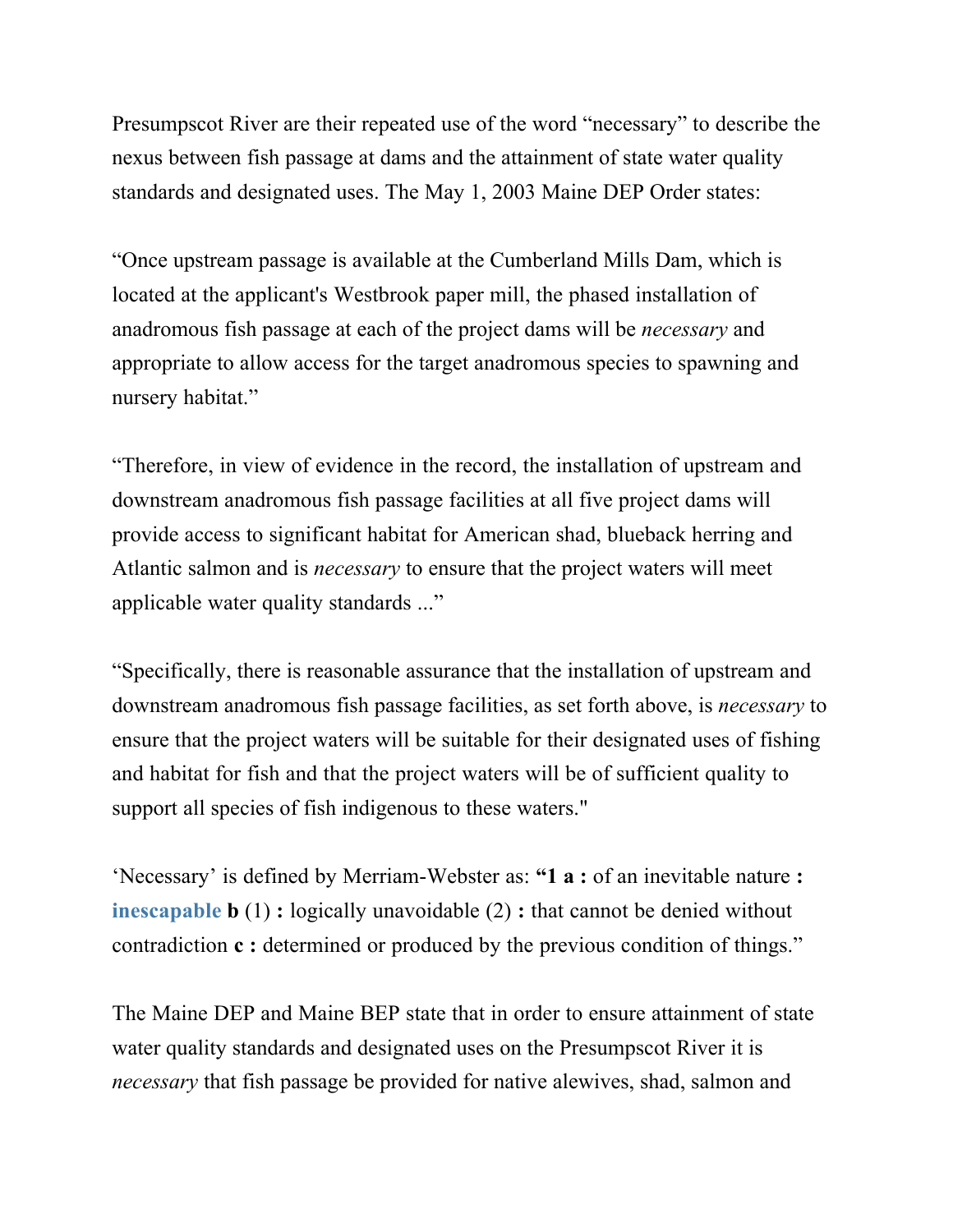other migratory fish species at the Presumpscot dams. By definition, this means that if fish passage is not provided at the dams, then state water quality standards and designated uses will not be attained.

The state water quality standards and designated uses for the Presumpscot River watershed as set forth at 38 MRSA §467 are identical to those established for the St. Croix River watershed. This means that if it is *necessary* to provide fish passage at dams on the Presumpscot River for native alewives to comply with state water quality standards, it is also *necessary* to do so on the dams of the St. Croix so as to comply with the *same* state water quality standards.

In 1995 and 2008, the Maine Legislature enacted statutes ordering the Maine Fisheries Commissioner to physically stop the passage of all native alewives at the St. Croix River dams so as to cause them to go extinct from the St. Croix River. The only plausible reading of these laws is that by enacting them the Maine Legislature declared that, on the St. Croix River, it is no longer *necessary* under the law for native alewives to gain access, and live in, their native habitat above the Grand Falls and Woodland dams; that the phrase 'suitable habitat for all indigenous fish species' in Maine water quality standards is no longer applicable to the St. Croix River; that the legally designated use of the St. Croix River for 'fishing' and as 'fish habitat' no longer applies to native alewives; and that the state's anti-degradation law requiring the protection and maintenance of existing legally designated uses actually occuring on the waterbody on or after November 28, 1975 no longer applies to native alewives on the St. Croix River above the Woodland and Grand Falls Dams.<sup>1</sup>

US EPA's review duties for state water quality standards are set forth at 40 CFR Maine's anti-degradation policy, set forth at 38 MRSA §464 (4)(F)(1)states: "The antidegradation policy of the State is governed by the following provisions. (1) Existing in-stream water uses and the level of water quality necessary to protect those existing uses must be maintained and protected. Existing in-stream water uses are those uses which have actually occurred on or after November 28, 1975, in or on a water body whether or not the uses are included in the standard for classification of the particular water body. Determinations of what constitutes an existing in-stream water use on a particular water body must be made on a case-by-case basis by the department."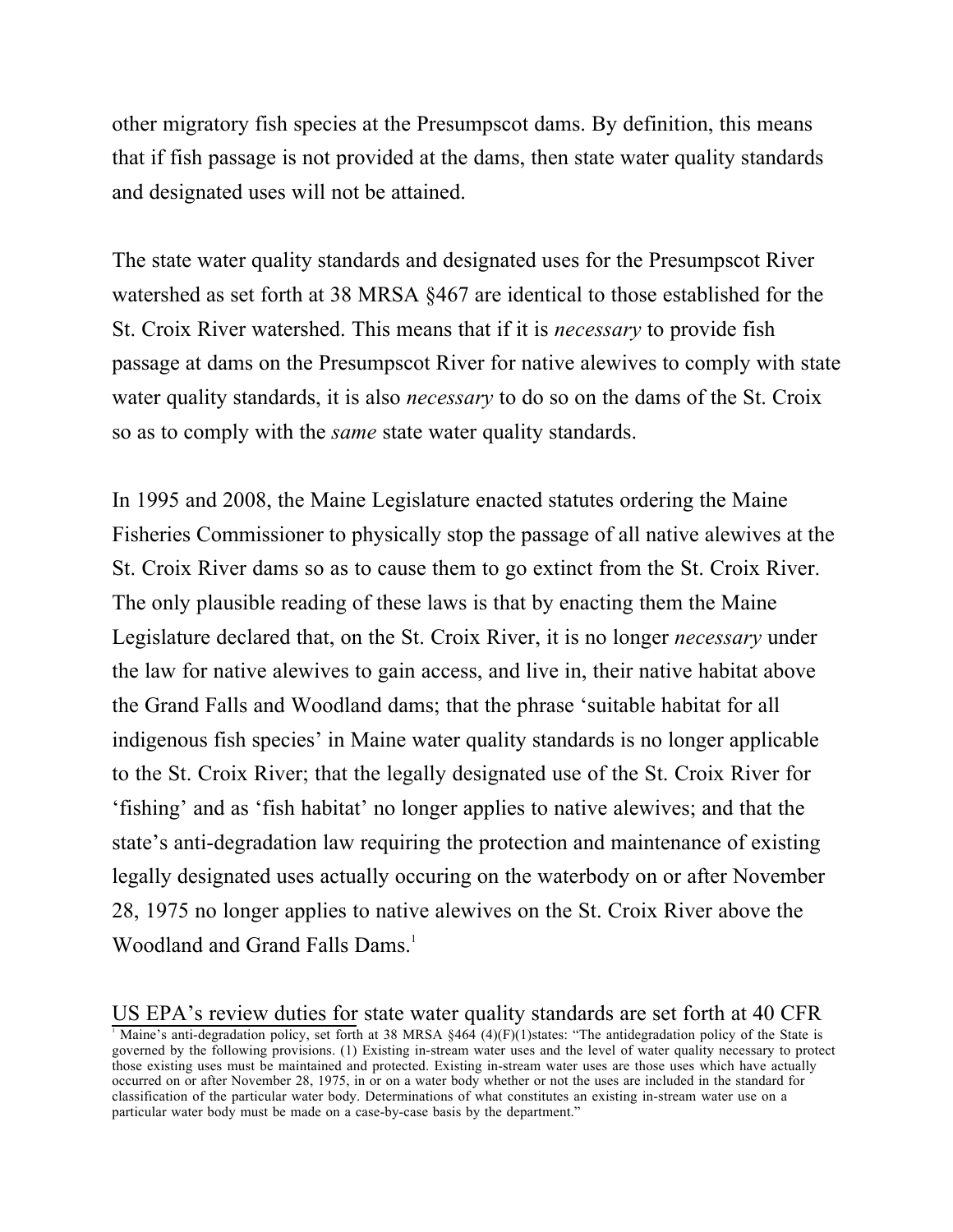§131.5:

## **§ 131.5 EPA authority**

(a) Under section 303(c) of the Act, EPA is to review and to approve or disapprove State-adopted water quality standards. The review involves a determination of:

(1) Whether the State has adopted water uses which are consistent with the requirements of the Clean Water Act;

(2) Whether the State has adopted criteria that protect the designated water uses; (3) Whether the State has followed its legal procedures for revising or adopting standards;

The 1995 and 2008 alewive ban laws on the St. Croix clearly relate to the legally allowable "water uses" of the St. Croix within the meaning of 40 CFR §131.5(a). The laws do so by declaring that native alewives are no longer permitted to live in the St. Croix River watershed above the Woodland and Grand Falls Dams; and by directing the Maine Fisheries Commissioner to effect this change in policy by forcibly preventing any native alewives from passing through the fishways at these dams in perpetuity. The laws, in sum, state the waters of the St. Croix above these dams shall no longer be "used" by native alewives. A law which bans a previously legal use of a waterbody is a change to the 'legal uses' of the waterbody.

The CWA states at 40 CFR §131.2 that a water quality standard "defines the water quality goals of a water body, or portion thereof, by designating the use or uses to be made of the water and by setting criteria necessary to protect the uses."

It is clear that the 1995 and 2008 alewife ban laws "define the water quality goals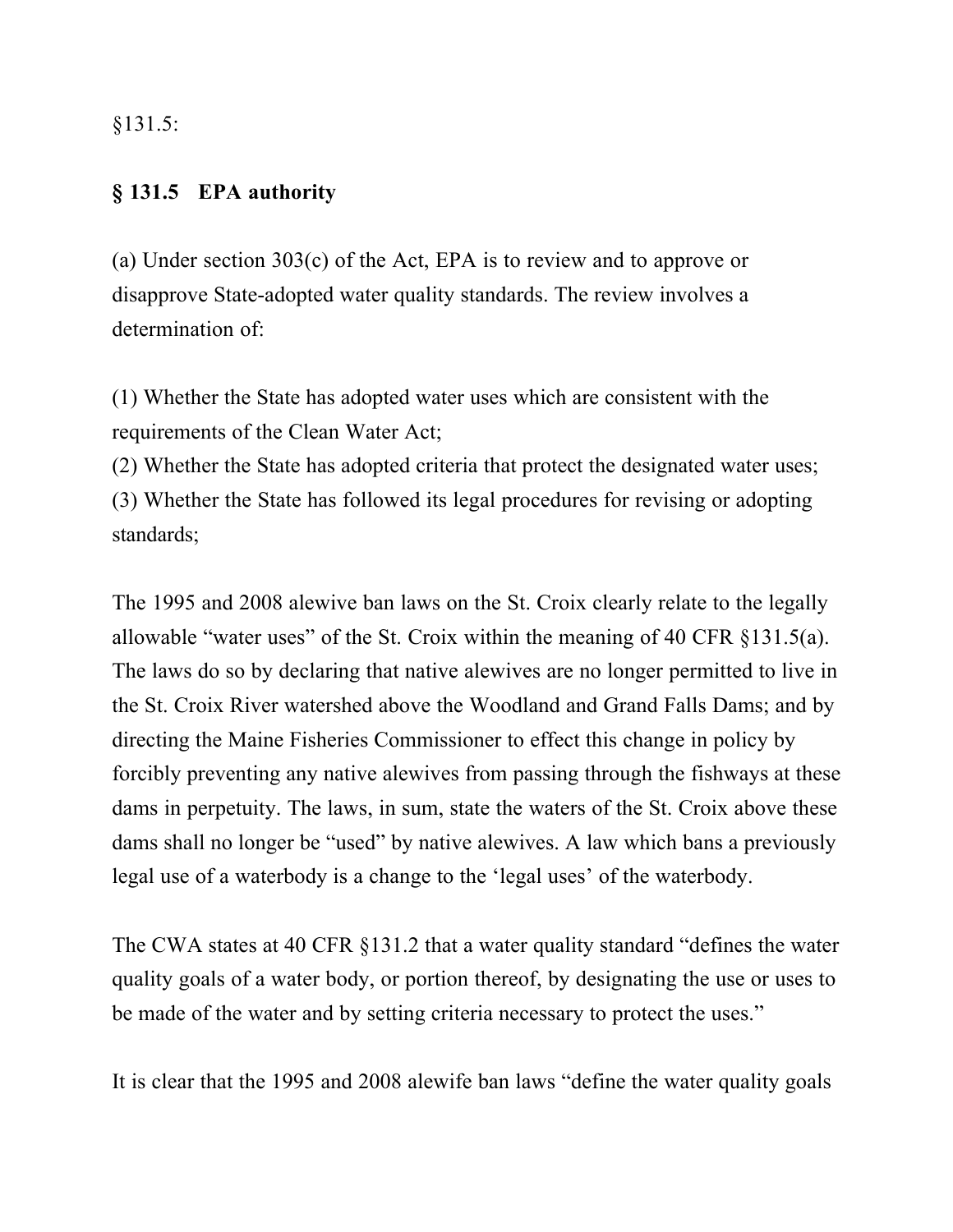of a water body, or portion thereof, by designating the use or uses to be made of the water." They do this by declaring that, as a matter of law, native alewives shall not be allowed to be present in the St. Croix above the Woodland and Grand Falls Dams, and by directing the Maine Fisheries Commissioner to forcibly prevent any alewives from passing these dams so as to achieve this legislative goal. In passing these laws, the Legislature has clearly defined its "water quality goals" for the St. Croix River, ie. that alewives shall no longer live in the river. And the Legislature has clearly designated the "use or uses to be made of the water" by declaring that the use of the river by native alewives shall no longer be allowed above the Grand Falls and Woodland dams.

The CWA states at 40 CFR §131.10(h): "States may not remove designated uses if: (1) They are existing uses, as defined in §131.3, unless a use requiring more stringent criteria is added." 40 CFR §131.3(e) states: "*Existing uses* are those uses actually attained in the water body on or after November 28, 1975, whether or not they are included in the water quality standards."

There is no question native alewives were an "existing use" of the St. Croix River above the Woodland and Grand Falls Dams which was "actually attained" on and after Nov. 28, 1975. And there is no question the sole intent and purpose of the 1995 and 2008 Maine alewife ban laws is to eliminate this existing use in perpetuity. The CWA at 40 CFR §131.10(h) explicitly prohibits such an action by the Maine Legislature.

Thank you for your time.

Douglas Watts 131 Cony Street